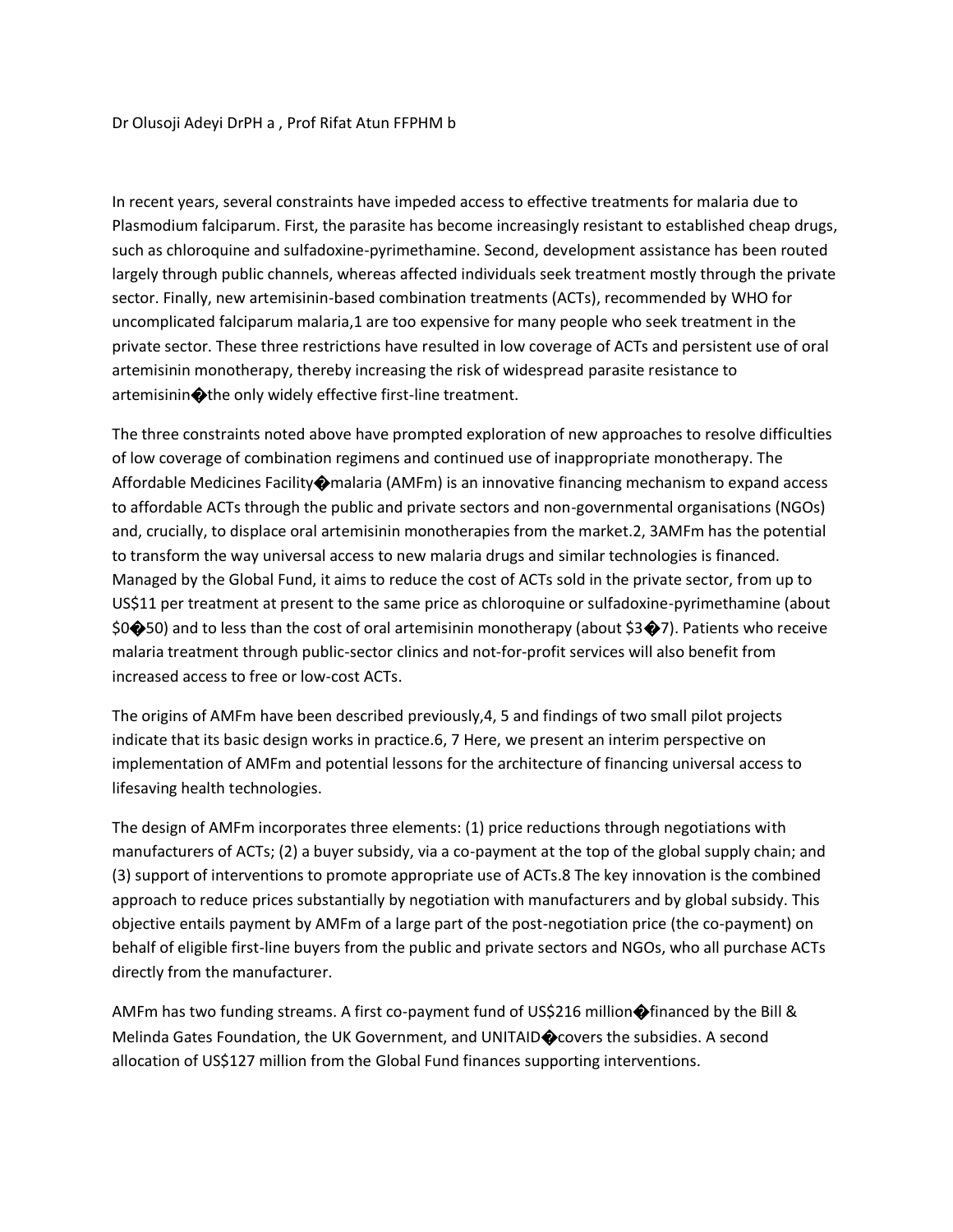After Global Fund board approval in November, 2009, phase one of AMFm started in mid-2010 and is scheduled to last for 2 years. It will be implemented in eight countries: Cambodia, Ghana, Kenya, Madagascar, Nigeria, Niger, Tanzania, and Uganda. AMFm will provide co-payments for first-line buyers of ACTs in these countries, but it will only co-pay for the purchases of products that meet quality criteria of the Global Fund's quality assurance policy.9AMFm has concluded master supply agreements with six pharmaceutical companies that met its quality criteria for supply of ACTs to first-line buyers, namely: Ajanta Pharma, Cipla, Guilin Pharmaceutical, Ipca Laboratories, Novartis, and Sanofi-Aventis. This achievement is important because, in a departure from previous practices, manufacturers will sell ACTs to first-line buyers from the private sector at the same reduced prices as they sell to public-sector buyers. Manufacturers have agreed to not market oral artemisinin monotherapy. AMFm has set a maximum acceptable price that manufacturers may charge first-line buyers for each formulation pack size. The subsidy is then applied to each quoted price in the form of a fixed co-payment.

Four challenges to implementation of AMFm, which are most directly related to its design, are: (1) passing the subsidy on to patients at the retail level; (2) learning the most effective ways to expand access to diagnostic tests for malaria; (3) reaching poor and remote populations with ACTs;10, 11 and (4) finding the appropriate approach to evaluation and benchmarking of phase one. We examine each of these challenges in turn.

First, the risk with a high-level subsidy is that some of its benefits might be captured by first-line buyers and middlemen. To mitigate this risk, the Global Fund requires every first-line buyer to sign an undertaking to pass on to those further down the supply chain the benefits of the buyer subsidy that they (the first-line buyers) will enjoy. First-line buyers commit to addition of no more than a reasonable margin, defined as the margin they would normally add to other antimalarials bought at prices comparable with the subsidised ACTs. Findings of a pilot study of ACT subsidies in Tanzania showed that the approach worked without price gouging by middlemen.6 Nevertheless, there is no guarantee that every participant in the supply chain will honour all agreements at all times.

The Global Fund has commissioned an AMFm-specific logo that countries are using for branding and marketing of co-paid ACTs. The logo also has a potential benefit of enabling buyers to identify subsidised drugs that should cost substantially less than unsubsidised products.

With respect to the second challenge, in 2009, the Global Fund encouraged applicant countries to include expansion of access to diagnostic tests for malaria as a supporting intervention in their AMFm applications, including operational research to inform wider use in the private sector. These diagnostic tests will not be financed from the co-payment fund for subsidies but from grants for supporting interventions.

WHO updated its guidelines in 2010 for parasitological confirmation of malaria.12 Universal access to diagnostic tests will help restrict use of ACTs to only patients with parasitaemia. A large proportion of presumptive diagnosis and treatment of malaria takes place in the private sector. For example, in the Democratic Republic of Congo, the private sector dominates the market for antimalarials, distributing 85 $\diamondsuit$ 6% of all drugs of this type. In Nigeria, the private sector accounts for about 95% of all antimalarial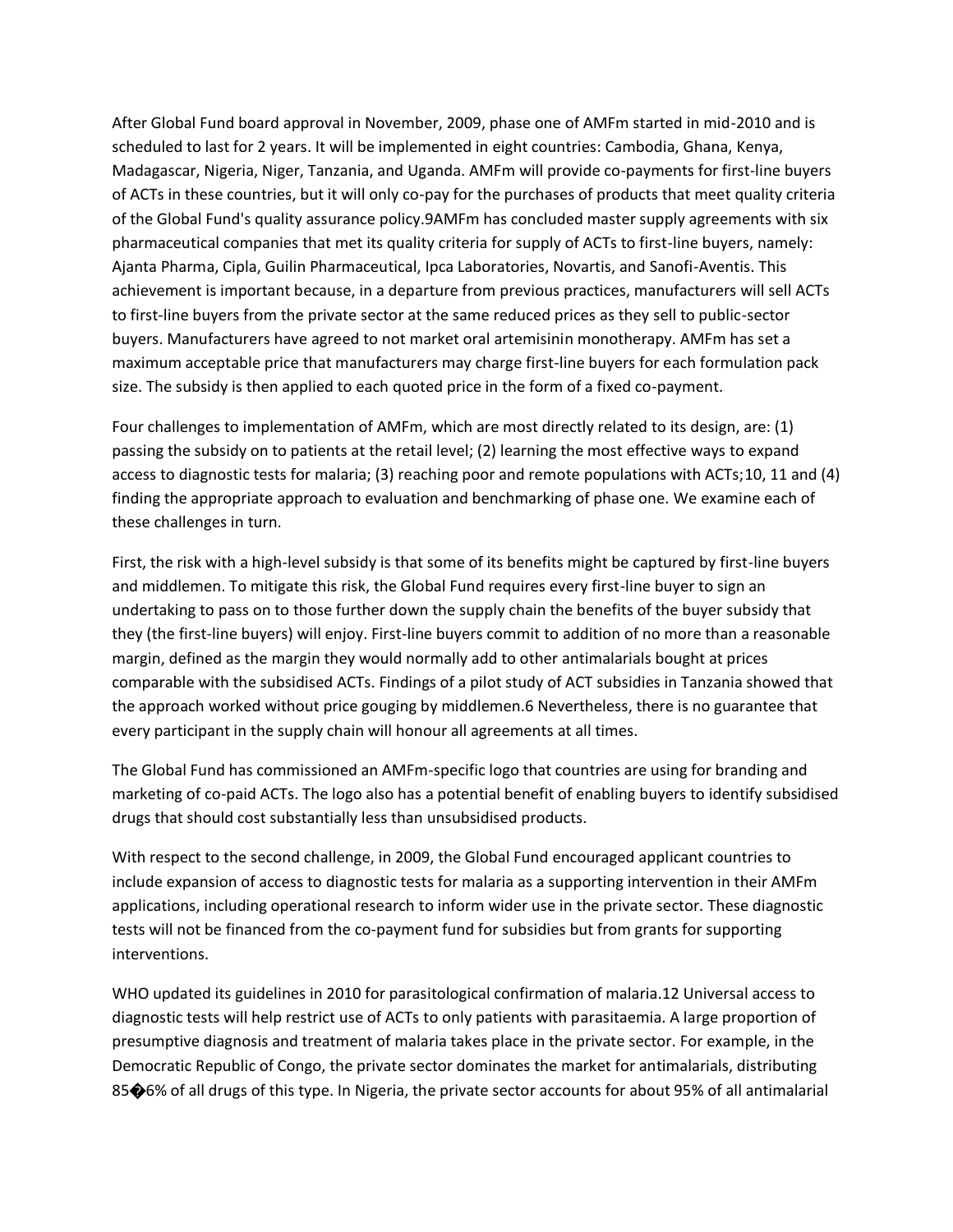drug distribution.13 In 2006, these two countries alone comprised just over a third of all cases of suspected malaria in the WHO Africa region. Formal public-sector services are unlikely to cover all cases of suspected malaria in the near-to-medium term. Therefore, universal access to diagnostic tests requires that all patients with suspicion of malaria in the private sector be tested by a suitable method. Yet, knowledge is modest of scalable approaches to achieve this goal in the private sector. This phase one implementation provides an opportunity to learn about scalable approaches before a potential global roll-out of AMFm in 2012.

The third challenge relates to the speed at which subsidised ACTs will reach the poorest and most remote populations. Improvement of access in distant locations is the focus of some supporting interventions and operations research in AMFm phase one. The new financing architecture of AMFm can benefit any service delivery model because service delivery organisations will be able to buy ACTs at reduced prices, but any one approach to service delivery is unlikely to work universally and uniformly on a large scale.

The final challenge of implementation relates to evaluation and benchmarking of AMFm phase one. Universal access to effective treatments is a goal of the Roll Back Malaria Partnership,14 but despite official commitments and substantial increases in financing, this objective remains elusive. In 2009, the conclusion of the 5-year evaluation of the Global Fund stated:

�The findings related to ACTs are the most perplexing and worrisome of the four primary malaria interventions because they show the least improvement. While there are data showing that most countries have purchased large amounts of ACT, there is little or no evidence of a corresponding increase in the use of ACT for treatment of children [p ES-38].�15This observation could be accounted for by a lag between financial commitments and implementation of activities. However, reports based on more recent data indicate little progress in overall access to ACTs, with price remaining a major barrier to access.13 In Africa, only 14 countries reported distribution of enough ACTs to treat at least 50% of reported malaria cases in the public sector, and only five countries reported allocation of sufficient ACTs to treat all reported cases of malaria in 2008.16Evidence of the success of AMFm phase one, to be ascertained by independent assessment of the pilot projects, will inform a decision by the Global Fund board on the future of AMFm. Endpoint evaluation data will be gathered after about 1 year of implementation. Two complementary approaches could be used, inter alia, to assess success. The first entails measurement of how far AMFm progresses towards achievement of its stated objectives  $\bigcirc$  to reduce prices, increase availability of ACTs, gain market share, and augment use of ACTs $\diamond$ in view of the period of implementation. The second compares AMFm with other financing platforms that have similar objectives, whether such financing platforms seek to achieve those objectives through the public sector or through several sectors. Such direct comparisons would provide (for the first time and with similar indicators) independent and verifiable comparisons of performance of financing platforms. An obvious comparator is the existing Global Fund malaria grant financing scheme, because if the Global Fund had additional resources without AMFm, such resources would normally be channelled through those grants. Other potential comparators might include non-Global Fund programmes, such as the US President's Malaria Initiative17 and the World Bank's Booster Program for Malaria Control.18 Such comparisons, which make data, methods, and results available in the public domain, would promote a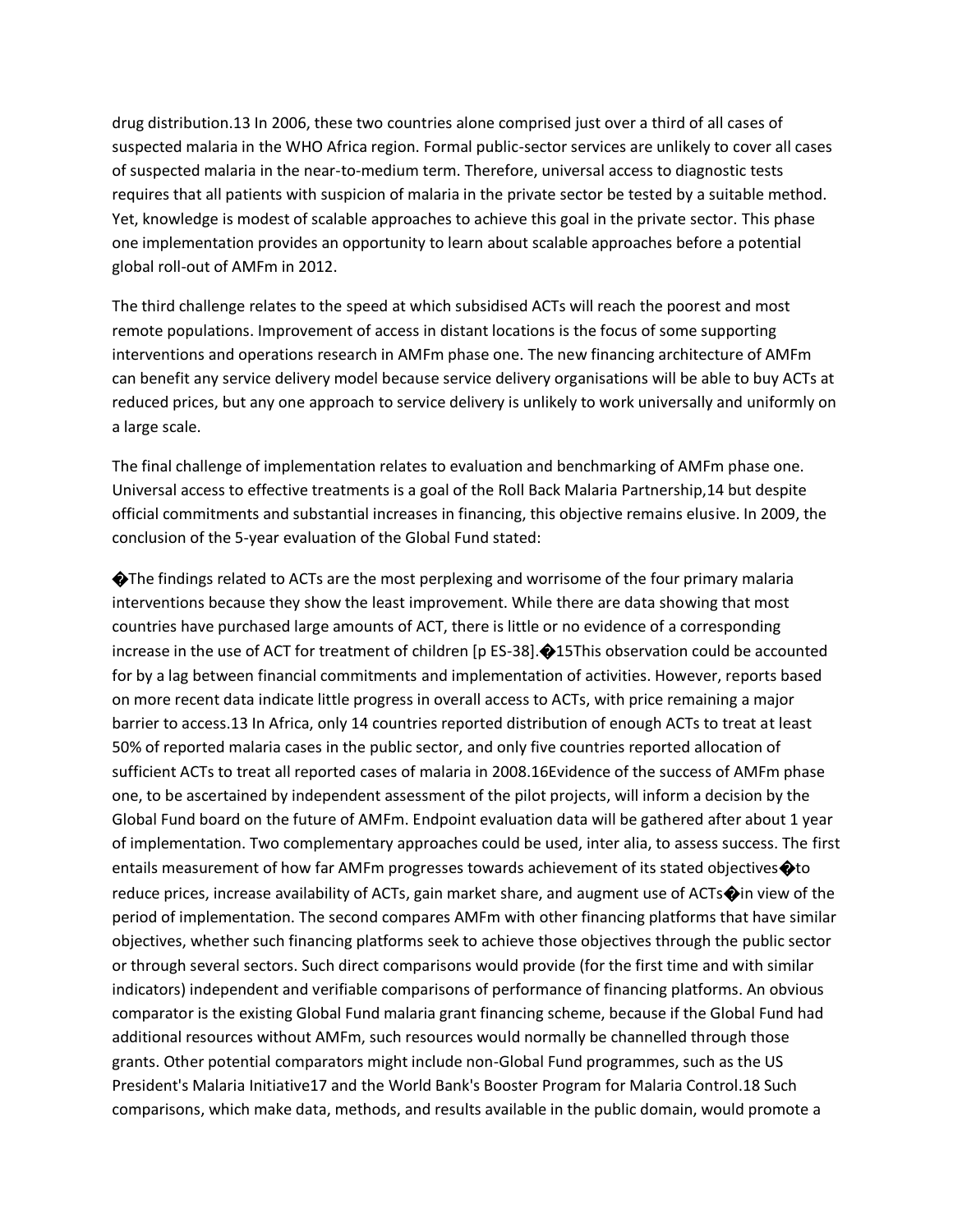culture of independent and contestable monitoring and evaluation of performance in an era of tight budgets, with increased emphasis on performance and value for money.19Time is a relevant factor in assessment of the performance of AMFm phase one; the report of the 5-year evaluation of the Global Fund20 is instructive in setting expectations of achievements within the duration of AMFm phase one. Another important principle is to compare like with like. Finally, the scale of comparators is relevant. Unless these factors are taken into consideration, there will be a high risk of conflating a financing mechanism such as AMFm, which benefits all approaches to service delivery, with specific schemes. Comparison of a short-lived proof-of-concept such as AMFm with initiatives that have had much longer periods to mature will be a further risk.

In our view, an appropriate expectation for the short duration of the pilot phase is that the innovative aspects of AMFm are shown to work, in terms of direction of change in price and availability of ACTs and in initial displacement of oral artemisinin monotherapies from the market. These achievements can be assessed at outlets in the public and private sectors and compared with independent evaluations of other financing mechanisms after similar periods of implementation. Expectations of attributable and rapid increases in measures of service delivery at the household level, which are neither new nor unique to AMFm, are inappropriate and unrealistic within the duration of the pilot studies. Crucially, they are incompatible with the key finding of the 5-year evaluation study of the Global Fund in relation to time needed for maturation of new approaches.20In conclusion, available evidence suggests that the traditional approach to development assistance for malaria treatment, which puts most resources through the public sector alone, will not achieve by 2015 Millennium Development Goal 6, of universal access to malaria treatment. AMFm will test a new and complementary architecture of financing and development assistance for malaria drugs. Assessment of its first phase provides an opportunity to learn how well AMFm works and how it compares with traditional models of financing.

ContributorsBoth authors had the original idea for and wrote the paper.

Conflicts of interestOA is director of AMFm and was formerly coordinator of public-health programmes at the World Bank, where he led the project to develop AMFm. RA is director of the strategy, performance and evaluation cluster at The Global Fund.

## References

1 WHO. Guidelines for the treatment of malaria. Geneva: World Health Organization, 2006.

2 Arrow K, Panosian C, Gelband H. Saving lives, buying time: economics of malaria drugs in an age of resistance. Washington: National Academies Press, 2004.

3 Laxminarayan R, Over M, Smith DL. Will a global subsidy of new antimalarials delay the emergence of resistance and save lives?. Health Aff (Millwood) 2006; 25: 325-336. CrossRef | PubMed4 Laxminarayan R, Gelband H. A global subsidy: key to affordable drugs for malaria?. Health Aff (Millwood) 2009; 28: 949-961. CrossRef | PubMed5 Frost L, Reich MR, Pratt BA, Guyer AL. Process evaluation of the project on Defining the Architecture and Management of a Global Subsidy for Antimalarial Drugs.http://siteresources.worldbank.org/INTMALARIA/Resources/AMFmProcessEvaluation.pdf.(access